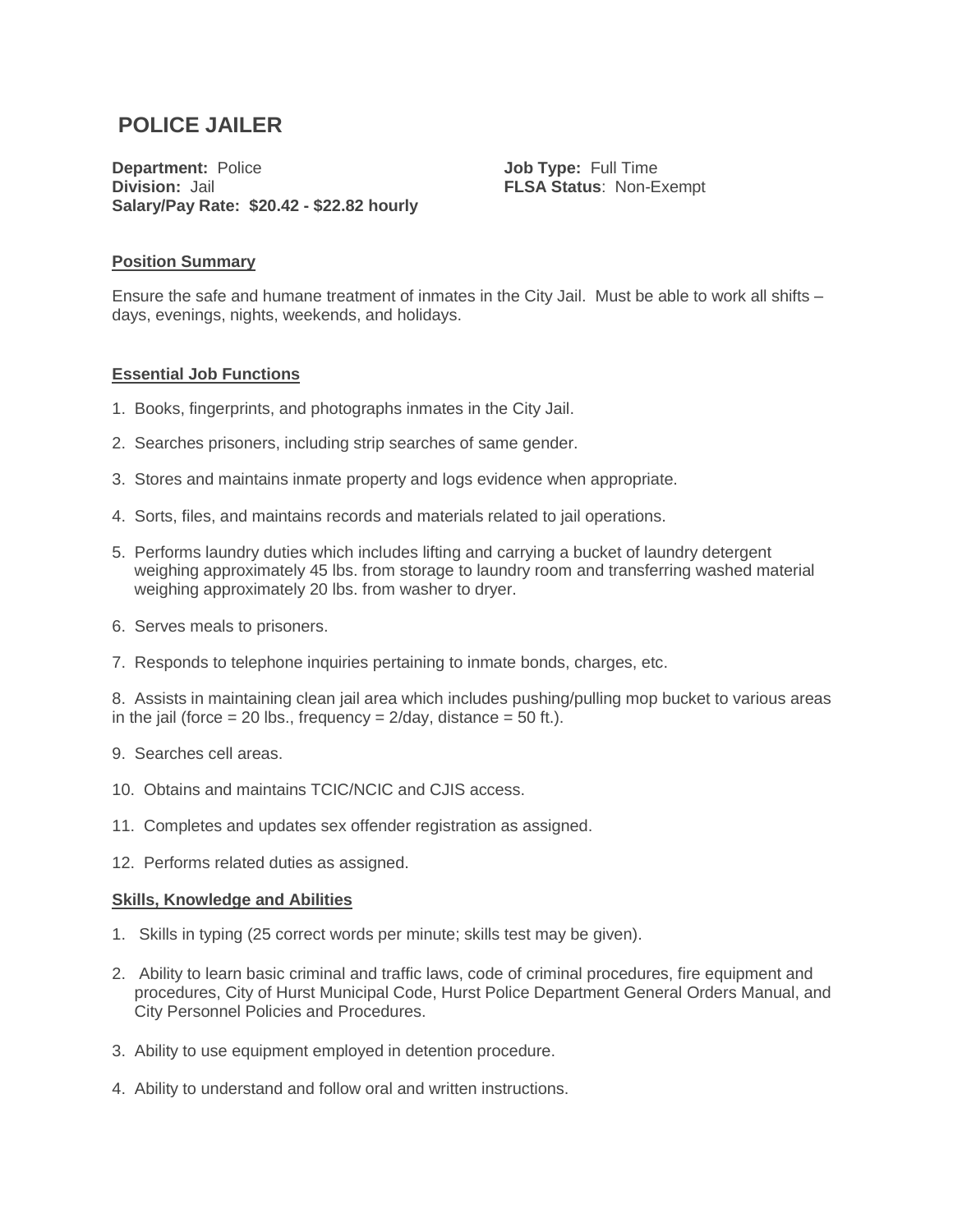- 5. Ability to work and communicate effectively with City employees, the public, and prisoners under highly stressful conditions.
- 6. Ability to learn the sociological and psychological aspects of human behavior.
- 7. Ability to control emotions and temperament.
- 8. Ability to coordinate multiple assignments and tasks.
- 9. Ability to learn and follow safety procedures.
- 10. Ability to maintain accurate records and files.
- 11. Ability to learn and adhere to the City of Hurst Code of Ideals.
- 12. Ability to testify in legal proceedings.

## **Additional essential job functions, skills, knowledge, and abilities common to all jailer positions**

#### **Physical Demands**

Standing/Walking:

Duties: Stands and walks on concrete or tile surfaces about 40% of the day. Distance is normally 50 feet or less at any one time.

Sitting:

Office Duties: Sits in the office for report writing and meetings about 60% of the day in chairs normally at a counter and using a computer terminal.

#### Carrying:

May routinely carry objects of varying sizes up to 50-feet in distance. Objects may be of different substances or shapes. Some carrying may be under emergency conditions.

Lifting:

May routinely lift objects as part of regular duties (i.e., pepper spray, prisoner property, and supplies). Lifting does not normally require anything over shoulder height. May include lifting/dragging persons in custody, unconscious, et cetera. Weights may range up to 200 pounds, but routinely weigh 10-40 pounds.

#### Pushing/Pulling:

May be required to pull weights up to 200 pounds under emergency conditions. Routinely may push/pull objects weighing 10 to 40 pounds.

#### Bending:

Move from the waist to pick up or lay down an object. May be down on knees for short time periods, as duties require.

#### Reaching:

Office Duties: Some reaching required while changing into uniform, reaching for office supplies across a table. Reaching is not normally required for distances over three feet.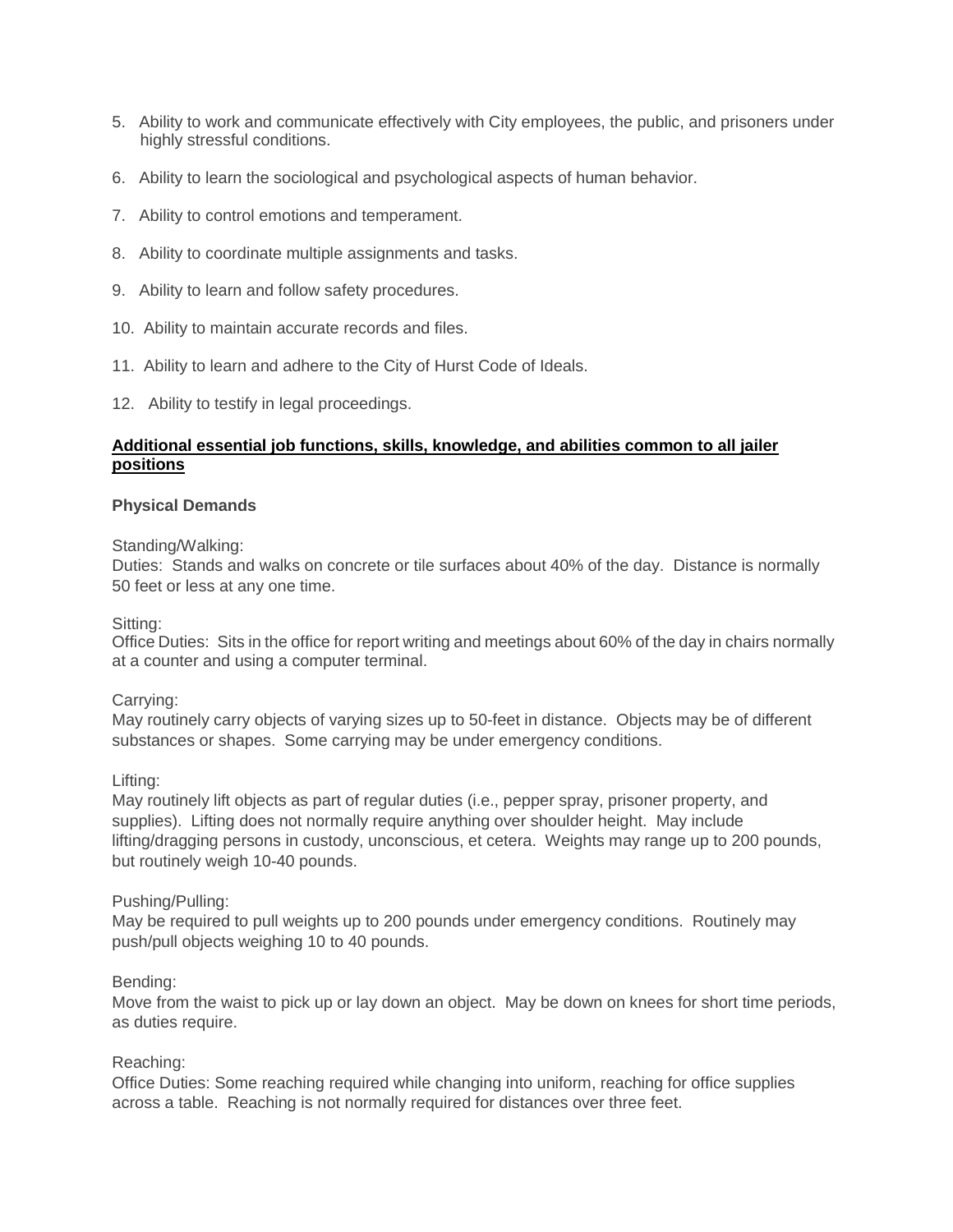#### Twisting:

Duties: Twisting is required sitting at a table or desk as officer reaches for the phone or paper. Twisting in this environment is 45% to one side or the other.

#### Climbing – Height:

Office Duties: Minimal exposure to this activity.

## Running:

Running may be required for short distances to escape from an incident scene.

## Hearing:

Must have hearing sufficient (unaided or aided) to perform essential hearing tasks without posing a direct threat to officer or others. Essential hearing tasks include, but are not limited to: discerning and distinguishing spoken words and speech from ambient background noise, such other prisoners, et cetera; being able to determine from which direction speech or noise (i.e. cries for help, audible alarms, et cetera) is coming from. If amplification devices are used, they must be of the type that prevents further hearing loss but also allows the officer to perform essential hearing tasks.

#### Vision:

Must have vision sufficient (unaided or aided) to perform essential sight tasks without posing a direct threat to officer or others. "Vision" includes color discrimination, peripheral vision, depth perception, and either uncorrected or corrected visual acuity in both eyes.

#### Voice:

Must have voice sufficient (unaided or aided) to perform essential speaking tasks without posing a direct threat to officer or others. Essential voice tasks include, but are not limited to: use of voice commands to project control and direct action, talking with persons attempting suicide to get them to stop, and talk to be heard above audible alarms, confusion, and various ambient background noises.

#### Hazards:

Subject to assault, combative or resistive persons in booking situations, disturbances or other emergency calls. May have deadly/dangerous weapons used against officer. May be required to break up fights between two or more persons.

Office Duties: Normal office environment.

## Equipment/Tools:

Operates motor vehicle under regular conditions, including two-way radio. Uses hand tools to maintain custody of prisoners, including pepper spray.

Office Duties: Normal office tools/equipment (i.e. copier, fax machine, computer terminal, phone, and small desk tools).

#### Products/Materials:

Any material that a prisoner might hold. Office Duties: Paper, glue, copier toner, and other common office products.

#### Additional Demands:

Subject to varying levels of stress in accordance with type of assignment. Prisoner booking, interviewing, and management. Includes defensive posture, physical and mental state necessary to maintain control of prisoner population and react in a life-saving manner.